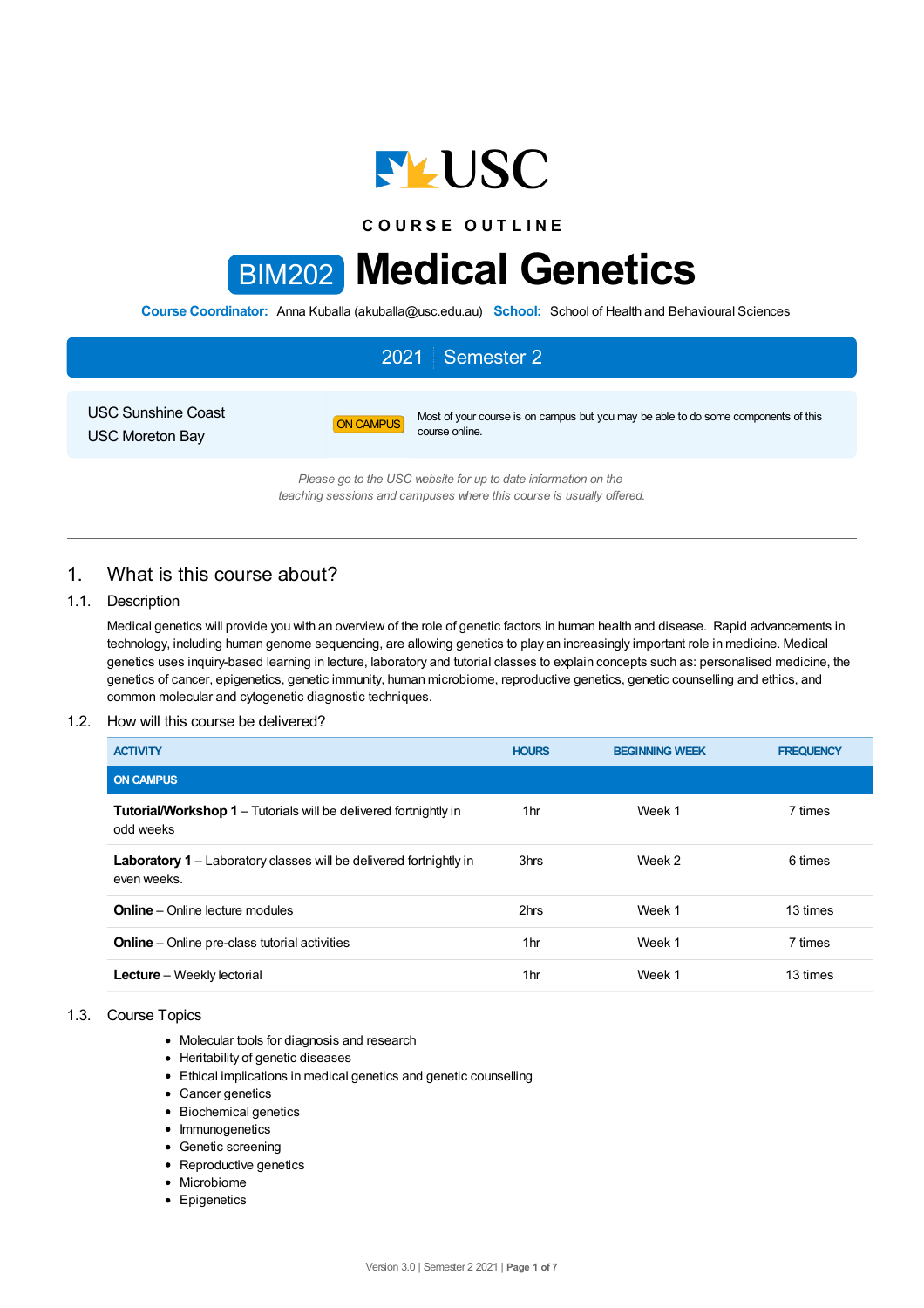# 2. What level is this course?

## 200 Level (Developing)

Building on and expanding the scope of introductory knowledge and skills, developing breadth or depth and applying knowledge and skills in a new context. May require pre-requisites where discipline specific introductory knowledge or skills is necessary. Normally, undertaken in the second or third full-time year of an undergraduate programs.

## 3. What is the unit value of this course?

12 units

# 4. How does this course contribute to my learning?

|   | <b>COURSE LEARNING OUTCOMES</b>                                                                                                                                                                                               | <b>GRADUATE QUALITIES</b>                                                 |
|---|-------------------------------------------------------------------------------------------------------------------------------------------------------------------------------------------------------------------------------|---------------------------------------------------------------------------|
|   | On successful completion of this course, you should be able to                                                                                                                                                                | Completing these tasks<br>successfully will contribute to<br>you becoming |
|   | Describe and explain the concepts and principles behind the genetic regulation of health and<br>disease and how our understanding of these processes can lead to improved health outcomes for<br>individuals and communities. | Knowledgeable<br>Sustainability-focussed                                  |
|   | Collect, accurately record, interpret and draw conclusions from scientific data.                                                                                                                                              | Empowered                                                                 |
| 3 | Describe and critically analyse ethical issues associated with genetic research, counselling and<br>diagnostics.                                                                                                              | Ethical                                                                   |
|   | Gather, synthesise and critically evaluate information from a range of sources and communicate<br>this information to a range of audiences.                                                                                   | Empowered                                                                 |

# 5. Am Ieligible to enrol in this course?

Refer to the USC [Glossary](https://www.usc.edu.au/about/policies-and-procedures/glossary-of-terms-for-policy-and-procedures) of terms for definitions of "pre-requisites, co-requisites and anti-requisites".

## 5.1. Pre-requisites

LFS100 or LFS103

#### 5.2. Co-requisites

Not applicable

## 5.3. Anti-requisites

Not applicable

#### 5.4. Specific assumed prior knowledge and skills (where applicable)

It is recommended that students have some prerequisite knowledge of basic cell biology, and research methods

## 6. How am Igoing to be assessed?

## 6.1. Grading Scale

Standard Grading (GRD)

High Distinction (HD), Distinction (DN), Credit (CR), Pass (PS), Fail (FL).

#### 6.2. Details of early feedback on progress

You will receive both formative and summative feedback on assessment items that are designed to allow you to apply your medical genetics knowledge in both written and practical contexts. BIM202 will include early formative feedback with the completion of weekly lecture, tutorial and laboratory class activities. A quiz in Week 3 will be the first summative low stakes assessment item.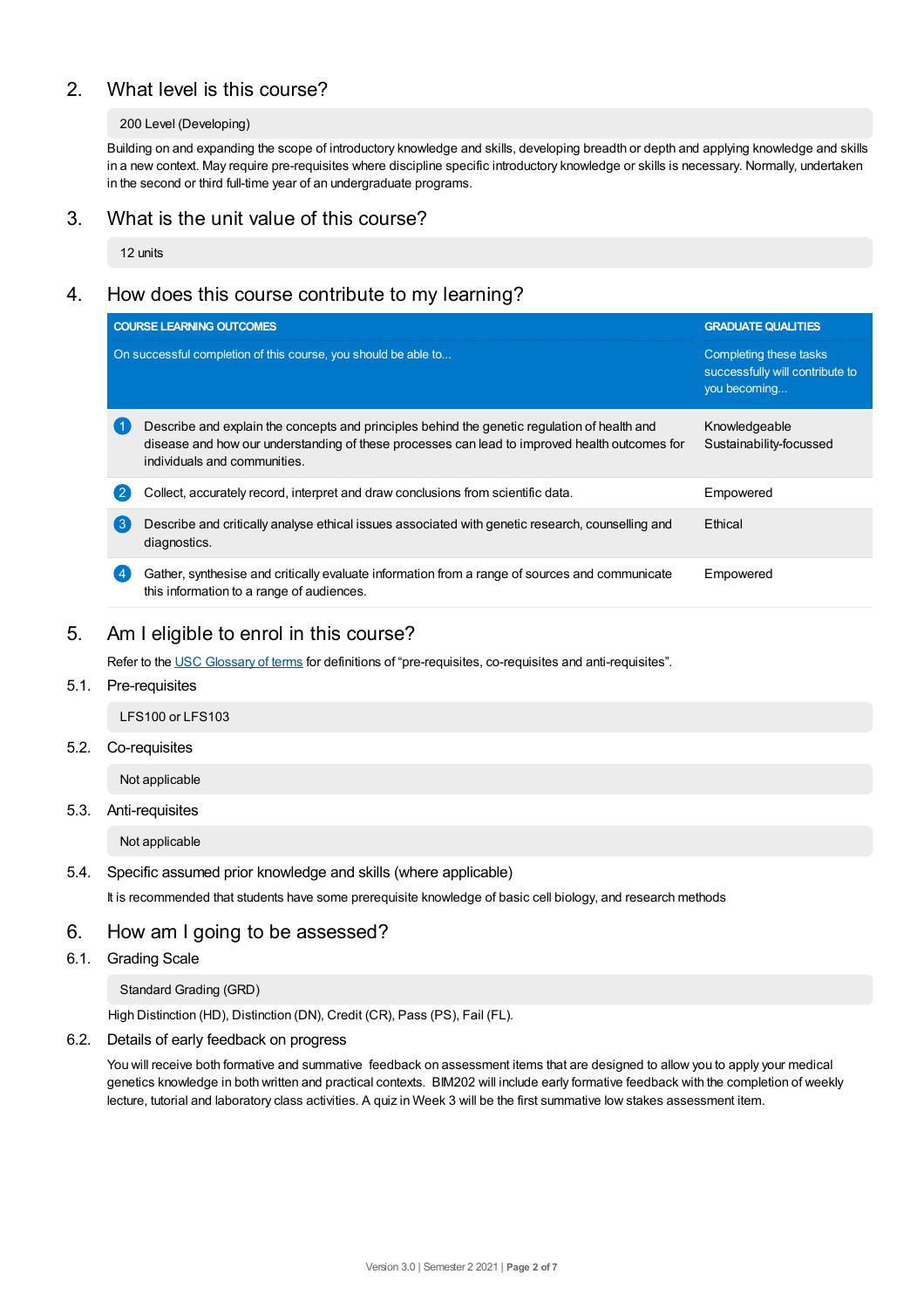## 6.3. Assessment tasks

| <b>DELIVERY</b><br><b>NODE</b> | <b>TASK</b><br>NO. | <b>ASSESSMENT</b><br><b>PRODUCT</b>           | <b>INDIVIDUAL</b><br><b>OR GROUP</b> | <b>WEIGHTING</b><br>$\frac{9}{6}$ | <b>WHAT IS THE</b><br><b>DURATION /</b><br><b>LENGTH?</b> | <b>WHEN SHOULD I</b><br>SUBMIT?                 | <b>WHERE SHOULD I</b><br><b>SUBMIT IT?</b> |
|--------------------------------|--------------------|-----------------------------------------------|--------------------------------------|-----------------------------------|-----------------------------------------------------------|-------------------------------------------------|--------------------------------------------|
| All                            | 1                  | Quiz/zes                                      | Individual                           | 40%                               | 2 hours                                                   | Throughout teaching<br>period (refer to Format) | Online Test (Quiz)                         |
| All                            | 2                  | Literature Review<br>(or component)           | Individual or<br>Group               | 20%                               | 500 words                                                 | Week 10                                         | Online Assignment<br>Submission            |
| All                            | 3                  | <b>Examination-</b><br>Centrally<br>Scheduled | Individual                           | 40%                               | 2 hours                                                   | <b>Fxam Period</b>                              | Online Test (Quiz)                         |

# **All - Assessment Task 1:** Tutorial and practical portfolio 40%

| <b>GOAL:</b>     | You will actively engage in and demonstrate learning of the theoretical and practical concepts of medical genetics that<br>have been delivered in the online lectures, tutorial and laboratory classes.                                                                                                                             |                                     |
|------------------|-------------------------------------------------------------------------------------------------------------------------------------------------------------------------------------------------------------------------------------------------------------------------------------------------------------------------------------|-------------------------------------|
| <b>PRODUCT:</b>  | Quiz/zes                                                                                                                                                                                                                                                                                                                            |                                     |
| <b>FORMAT:</b>   | Four online quizzes, each worth 10%, based on the theoretical and practical concepts covered in lectures, tutorials and<br>laboratory classes. The quizzes are to be completed individually in Weeks 3, 6, 9 and 12. The quizzes may consist of<br>multiple-choice questions and written responses to short answer style questions. |                                     |
| <b>CRITERIA:</b> | No.                                                                                                                                                                                                                                                                                                                                 | <b>Learning Outcome</b><br>assessed |
|                  | You will be assessed on the following:<br>• demonstration of depth and breadth of knowledge of the theoretical content<br>• ability to critically analyse and solve medical genetics problems<br>• ability to collect, accurately record, and interpret data                                                                        | 026                                 |
|                  |                                                                                                                                                                                                                                                                                                                                     |                                     |

# **All - Assessment Task 2:** Medical Genetics assignment, 20%

| <b>GOAL:</b>     |                                                                                                                                                                                                                                                                                                                                                                                                                                                                                                                                    | You will explore and develop an understanding of the concepts associated with medical genetics, and will gain skills in the<br>review and critical analysis of relevant literature, and the communication of information to a broader audience. If you opt to<br>work in a group you will also gain skills in team work. |                                     |  |  |  |
|------------------|------------------------------------------------------------------------------------------------------------------------------------------------------------------------------------------------------------------------------------------------------------------------------------------------------------------------------------------------------------------------------------------------------------------------------------------------------------------------------------------------------------------------------------|--------------------------------------------------------------------------------------------------------------------------------------------------------------------------------------------------------------------------------------------------------------------------------------------------------------------------|-------------------------------------|--|--|--|
| <b>PRODUCT:</b>  | Literature Review (or component)                                                                                                                                                                                                                                                                                                                                                                                                                                                                                                   |                                                                                                                                                                                                                                                                                                                          |                                     |  |  |  |
| <b>FORMAT:</b>   | You will work as either an individual or in a group to review scientific literature and produce a 500-word written assignment,<br>with the incorporation of appropriate diagrams, to describe the molecular mechanisms associated with a genetic disorder.<br>Detailed instructions along with other resources will be available on Blackboard. The assignment with in-text references<br>and reference list will be submitted to Blackboard SafeAssign for review (text matching software for plagiarism checking)<br>in Week 10. |                                                                                                                                                                                                                                                                                                                          |                                     |  |  |  |
| <b>CRITERIA:</b> | No.                                                                                                                                                                                                                                                                                                                                                                                                                                                                                                                                |                                                                                                                                                                                                                                                                                                                          | <b>Learning Outcome</b><br>assessed |  |  |  |
|                  |                                                                                                                                                                                                                                                                                                                                                                                                                                                                                                                                    | critical analysis of the topic and synthesis of information,                                                                                                                                                                                                                                                             | $(1)$ $(3)$ $(4)$                   |  |  |  |
|                  | 2                                                                                                                                                                                                                                                                                                                                                                                                                                                                                                                                  | the scientific merit of the factual information presented.                                                                                                                                                                                                                                                               |                                     |  |  |  |
|                  | 3                                                                                                                                                                                                                                                                                                                                                                                                                                                                                                                                  | communication skills including writing style (grammar, vocabulary, spelling, logical order)                                                                                                                                                                                                                              | (4)                                 |  |  |  |
|                  |                                                                                                                                                                                                                                                                                                                                                                                                                                                                                                                                    |                                                                                                                                                                                                                                                                                                                          |                                     |  |  |  |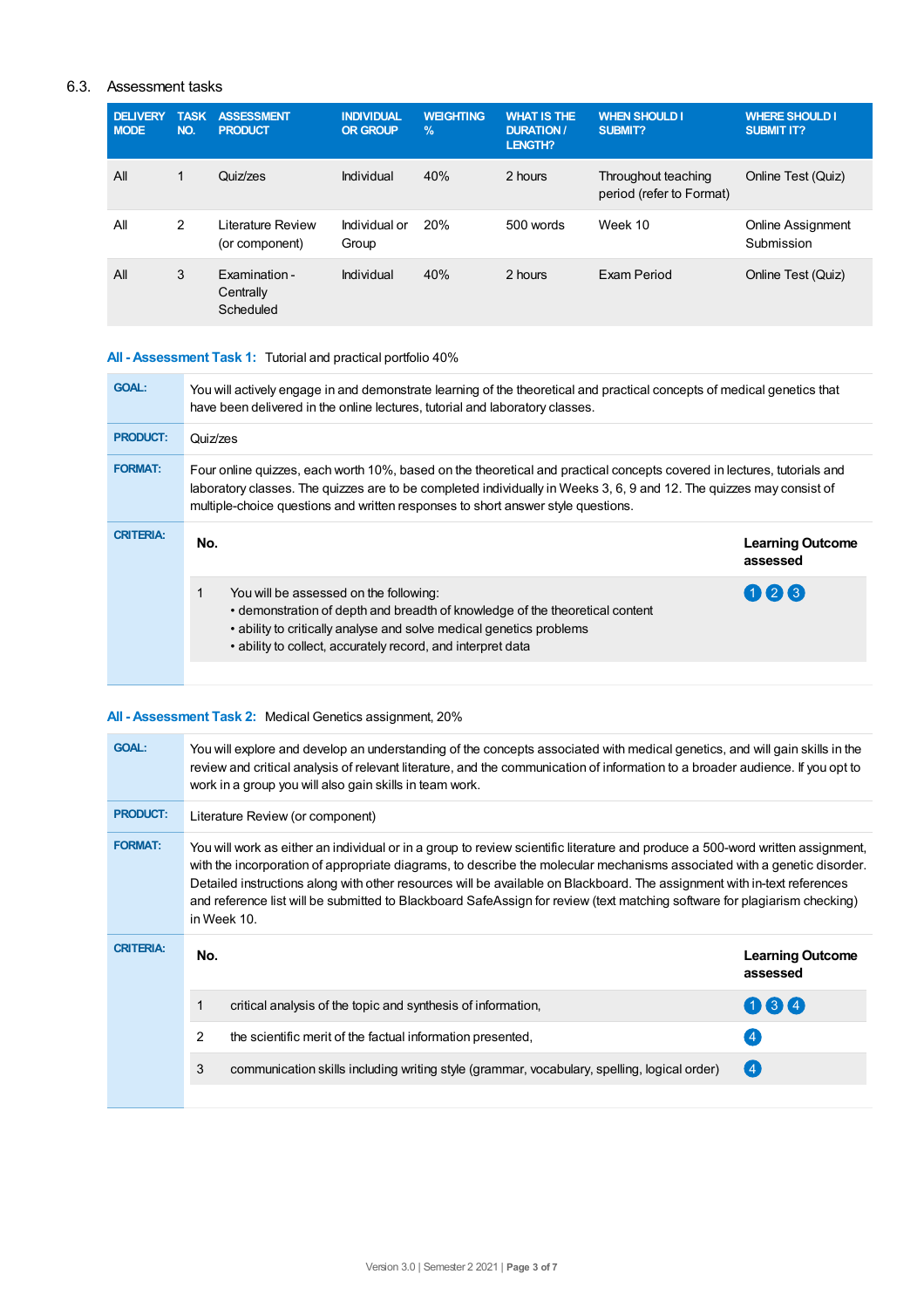## **All - Assessment Task 3:** End of semester examination, 40%

| <b>GOAL:</b>     | Task 3 will assess your understanding of and ability to apply theoretical knowledge of the concepts relevant to medical<br>genetics.                                           |                                     |  |  |  |
|------------------|--------------------------------------------------------------------------------------------------------------------------------------------------------------------------------|-------------------------------------|--|--|--|
| <b>PRODUCT:</b>  | Examination - Centrally Scheduled                                                                                                                                              |                                     |  |  |  |
| <b>FORMAT:</b>   | An individual, two-hour final examination, consisting of multiple choice and short answer style questions.                                                                     |                                     |  |  |  |
| <b>CRITERIA:</b> | No.                                                                                                                                                                            | <b>Learning Outcome</b><br>assessed |  |  |  |
|                  | You will be assessed on demonstration of knowledge, critical analysis and ability to<br>provide correct answers to questions on the theoretical content covered in the course. |                                     |  |  |  |
|                  |                                                                                                                                                                                |                                     |  |  |  |

# 7. Directed study hours

A 12-unit course will have total of 150 learning hours which will include directed study hours (including online if required), self-directed learning and completion of assessable tasks. Directed study hours may vary by location. Student workload is calculated at 12.5 learning hours per one unit.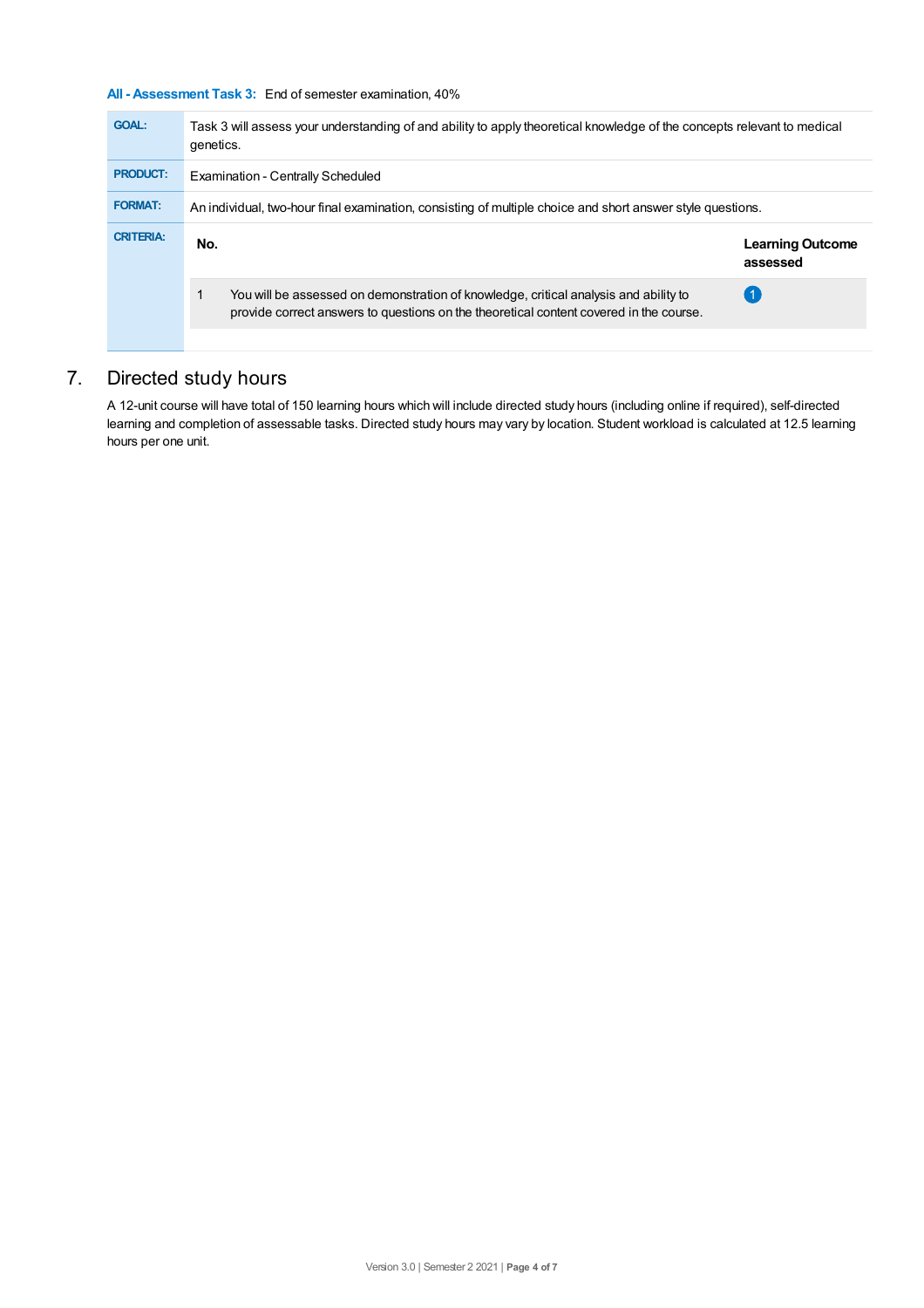## 7.1. Schedule

| <b>PERIOD AND TOPIC</b>                                                                                                                      | <b>ACTIVITIES</b>                                                                                                                                 |
|----------------------------------------------------------------------------------------------------------------------------------------------|---------------------------------------------------------------------------------------------------------------------------------------------------|
| Week 1, Topic 1: Introduction to Medical Genetics: Course<br>overview. The place of genetics in medicine & the human genome<br>project.      | Online lecture modules and weekly lectorial.<br>Tutorial 1: The biology & evolution of human skin colour.                                         |
| Week 2, Topic 2: Molecular biology overview: DNA structure and<br>replication, gene expression (RNA), protein synthesis, DNA<br>mutation.    | Online lecture modules and weekly lectorial.<br>Practical 1: Practical skills development                                                         |
| Week 3, Topic 3: Molecular tools for diagnosis and research:<br>Introduction to PCR, QPCR, karyotyping, microarrays, FISH and<br>sequencing. | Online lecture modules and weekly lectorial.<br>Tutorial 2: Alternative splicing.                                                                 |
| Week 4, Topic 4: Genetic diseases - 3 main categories:<br>Monogenic (single gene), chromosomal and multifactorial.                           | Online lecture modules and weekly lectorial.<br>Practical 2: Fragile X diagnostic testing using PCR.                                              |
| Week 5, Topic 5: Genetic counselling, ethical and social<br>considerations.                                                                  | Online lecture modules and weekly lectorial.<br>Tutorial 3: Case study on genetic disease. Monogenic disorder -<br>Thalassemia.                   |
| Week 6, Topic 6: Immunogenetics: Genetic immunity/resistance,<br>organ transplant & HLA genetics, autoimmune diseases.                       | Online lecture modules and weekly lectorial.<br>Practical 3: Haemochromatosis diagnostic testing - HFE gene<br>mutation analysis.                 |
| Week 6, Topic 6: Immunogenetics: Genetic immunity/resistance,<br>organ transplant & HLA genetics, autoimmune diseases.                       | Online lecture modules and weekly lectorial.<br>Practical 3: Haemochromatosis diagnostic testing - HFE gene<br>mutation analysis.                 |
| Week 7, Topic 7: Biochemical Genetics and Pharmacogenetics:<br>Personalised medicine.                                                        | Online lecture modules and weekly lectorial.<br>Tutorial 4: Early Onset Familial Alzheimer's Disease - Ethics case<br>study.                      |
| Week 8, Topic 8: Cancer genetics                                                                                                             | Online lecture modules and weekly lectorial.<br>Practical 4: Detection of a Biochemical Disorder - Newborn<br>screening of Phenylketonuria (PKU). |
| Week 9, Topic 9: Reproductive genetics                                                                                                       | Online lecture modules and weekly lectorial.<br>Tutorial 5: Case study on pharmacogenetics - acute lymphoblastic<br>leukaemia.                    |
| Week 10, Topic 10: Epigenetics: Epigenetic regulation of gene<br>expression (e.g. histone modification, DNA methylation,<br>microRNAs).      | Online lecture modules and weekly lectorial.<br>Practical 5: Cancer Genetics - Li Fraumeni Syndrome (LFS) TP53<br>gene defect.                    |
| Week 11, Topic 11: Treatment of genetic disease                                                                                              | Online lecture modules and weekly lectorial.<br>Tutorial 6: Identical Twins, Identical Fates? An Introduction to<br>Epigenetics.                  |
| Week 12, Topic 12: Human Microbiome                                                                                                          | Online lecture modules and weekly lectorial.<br>Practical 6: Pathogen diagnostic testing.                                                         |
| Week 13: Semester revision                                                                                                                   | Weekly lectorial - semester review.<br>Tutorial 7: Treatment of genetic disease.                                                                  |

# 8. What resources do I need to undertake this course?

Please note: Course information, including specific information of recommended readings, learning activities, resources, weekly readings, etc. are available on the course Blackboard site– Please log in as soon as possible.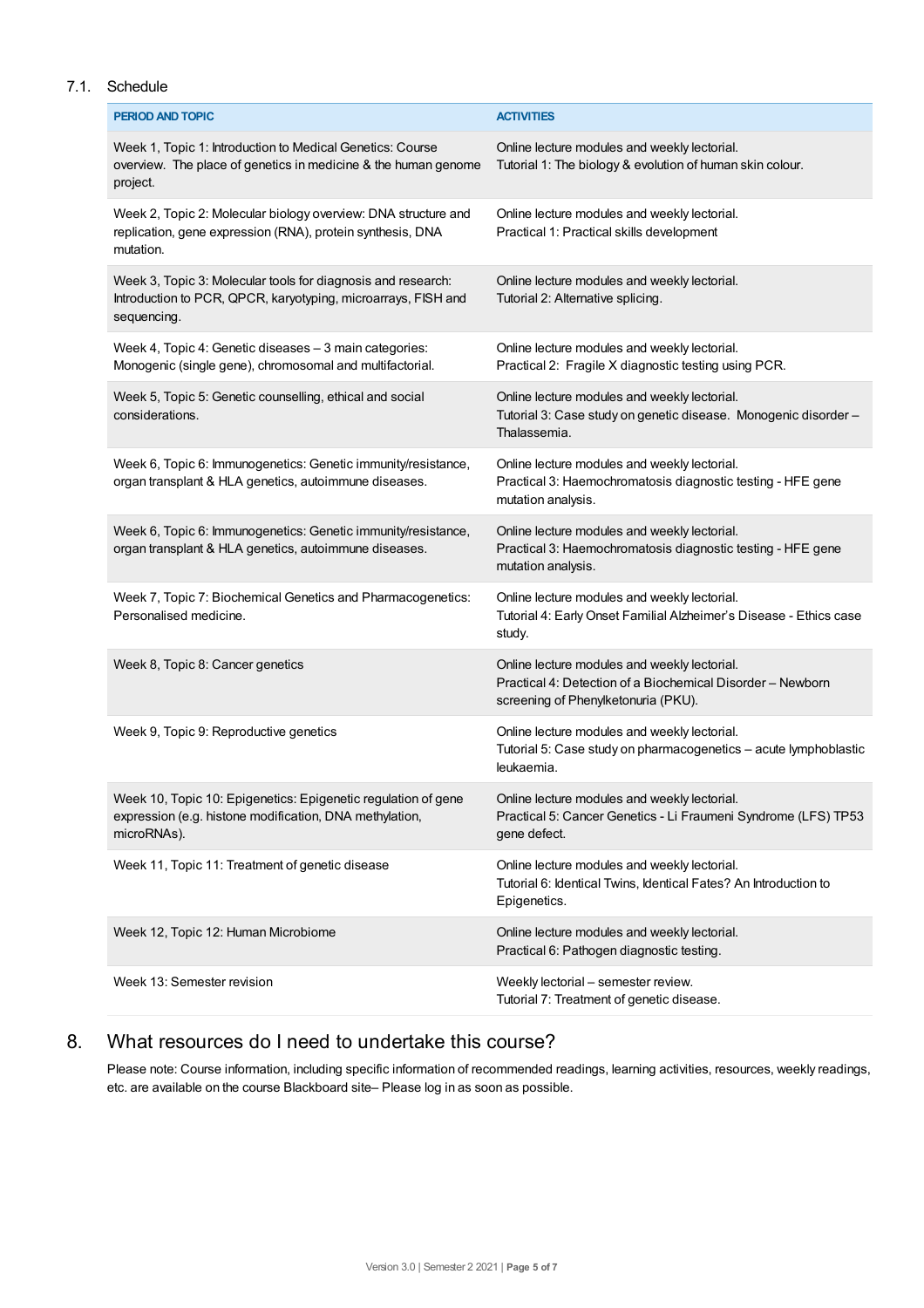## 8.1. Prescribed text(s) or course reader

Please note that you need to have regular access to the resource(s) listed below. Resources may be required or recommended.

| <b>REQUIRED?</b> | <b>AUTHOR</b>                                                                                                               | <b>YEAR TITLE</b>                                                    | <b>PUBLISHER</b> |
|------------------|-----------------------------------------------------------------------------------------------------------------------------|----------------------------------------------------------------------|------------------|
| Required         |                                                                                                                             | Turnpenny, P. & Ellard, S. 2017 Emery's Elements of Medical Genetics | Elsevier         |
|                  | Recommended Urry, L.A., Meyers, N., 2018 Campbell Biology<br>Cain, M.L., Wasserman,<br>S.A., Minorsky, P.V.,<br>Reece, J.B. |                                                                      | Pearson          |

#### 8.2. Specific requirements

Laboratory coat, safety glasses, covered shoes and the BIM202 laboratory manual are required for practical classes.

## 9. How are risks managed in this course?

Risk assessments have been performed for all laboratory classes and a moderate level of health and safety risk exists. Moderate risks are those associated with laboratory work such as working with chemicals and hazardous substances. You will be required to undertake laboratory induction training and it is also your responsibility to review course material, search online, discuss with lecturers and peers and understand the health and safety risks associated with your specific course of study and to familiarise yourself with the University's general health and safety principles by reviewing the online [induction](https://online.usc.edu.au/webapps/blackboard/content/listContentEditable.jsp?content_id=_632657_1&course_id=_14432_1) training for students, and following the instructions of the University staff

# 10. What administrative information is relevant to this course?

#### 10.1. Assessment: Academic Integrity

Academic integrity is the ethical standard of university participation. It ensures that students graduate as a result of proving they are competent in their discipline. This is integral in maintaining the value of academic qualifications. Each industry has expectations and standards of the skills and knowledge within that discipline and these are reflected in assessment.

Academic integrity means that you do not engage in any activity that is considered to be academic fraud; including plagiarism, collusion or outsourcing any part of any assessment item to any other person. You are expected to be honest and ethical by completing all work yourself and indicating in your work which ideas and information were developed by you and which were taken from others. You cannot provide your assessment work to others.You are also expected to provide evidence of wide and critical reading, usually by using appropriate academic references.

In order to minimise incidents of academic fraud, this course may require that some of its assessment tasks, when submitted to Blackboard, are electronically checked through SafeAssign. This software allows for text comparisons to be made between your submitted assessment item and all other work that SafeAssign has access to.

#### 10.2. Assessment: Additional Requirements

Eligibility for Supplementary Assessment

Your eligibility for supplementary assessment in a course is dependent of the following conditions applying:

The final mark is in the percentage range 47% to 49.4% The course is graded using the Standard Grading scale You have not failed an assessment task in the course due to academic misconduct

#### 10.3. Assessment: Submission penalties

Late submission of assessment tasks will be penalised at the following maximum rate:

• 5% (of the assessment task's identified value) per day for the first two days from the date identified as the due date for the assessment task.

• 10% (of the assessment task's identified value) for the third day

• 20% (of the assessment task's identified value) for the fourth day and subsequent days up to and including seven days from the date identified as the due date for the assessment task.

• A result of zero is awarded for an assessment task submitted after seven days from the date identified as the due date for the assessment task.

Weekdays and weekends are included in the calculation of days late.

To request an extension, you must contact your Course Coordinator and supply the required documentation to negotiate an outcome.

10.4. Study help

For help with course-specific advice, for example what information to include in your assessment, you should first contact your tutor, then your course coordinator, if needed.

If you require additional assistance, the Learning Advisers are trained professionals who are ready to help you develop a wide range of academic skills. Visit the Learning [Advisers](https://www.usc.edu.au/current-students/student-support/academic-and-study-support/learning-advisers) web page for more information, or contact Student Central for further assistance: +61 7 5430 2890 or [studentcentral@usc.edu.au](mailto:studentcentral@usc.edu.au).